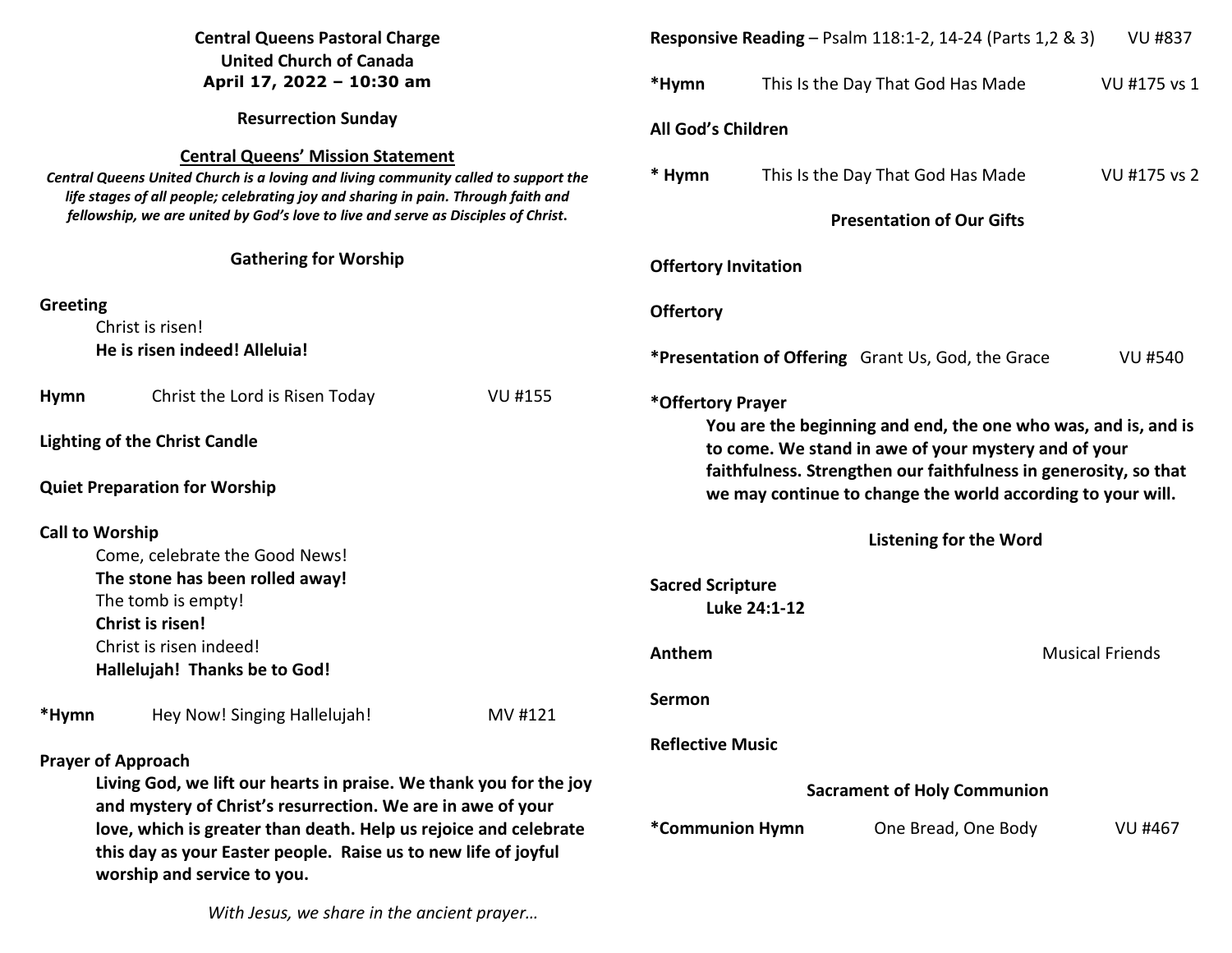# **Invitation**

Wisdom had built her house: she has hewn seven pillars, **She has prepared the meal; she has set her table and sent out her servants.** 

She calls from the highest places in the town:

**"Come, eat of my bread, and drink of the wine I have mixed."** 

Lay aside foolishness and live; walk in the way of insight."

## **Call to Give Thanks**

May God be with us.

**God is here among us.** 

Let us open our hearts to God.

**We open them to God and to one another.** Let us give thanks to God.

**It is right to give our thanks and praise.**

### **Great Prayer of Thanksgiving**

 We give you thanks, God, on this morning, this Easter, this resurrection day. We give thanks and celebrate, with joy, the risen and living Christ in our midst.

Today new life is breaking into the world, like dandelions pushing through cement, like sunlight into the deepest cave. Today, the hope of the world shines everywhere.

Today the fruit and grain that sprang unaided from the hard ground is shaped into bread and wine for our community, for our communion.

Today, God, you give again what you have always given from the beginning: life, that great mystery that can never be contained.

Therefore, no matter where we have been or where we find ourselves today, we are bold to gather as a sacred community called by you.

Raising our voice in song we are bold to sing:

# **Holy, holy, holy, Lord God of Hosts! Heaven and earth are full of your glory! Heaven and earth praise you, O God most high!**

 We remember Jesus gathered with his closest friends to share a simple meal. Bread and wine became infused with new life; taking ordinary things made extraordinary in their new use.

We take this simple bread and as it is broken, we think of Jesus' words: "Take, eat and remember me."

We take this simple cup and as it is lifted up, we think of Jesus' words: "Take, drink and remember me."

 God, this is food for the hungry and drink for the thirsty. In the great day to come every creature in the whole creation will have enough. Amen

## **Breaking the Bread and Filling the Cup**

 The bread that we break **is our sharing in the life of Christ.**  The cup for which we give thanks **is our sharing in the life of Christ** 

 **Sharing the Bread. Sharing the Cup** 

### **Prayer after Communion**

**You give us bread for new life, wine for celebration, each other for community and yourself for joy. We offer our thanks and praise of the new life given and shared. Amen** 

| Hymn | I Danced in the Morning | VU #352 |
|------|-------------------------|---------|
|------|-------------------------|---------|

#### **\*Benediction**

Go out with joy this Easter morning! May the hope and power of this holy day strengthen you. Let your alleluias ring forth!  **Alleluia! Amen!** 

\***Choral Benediction** Dance with the Spirit MV #156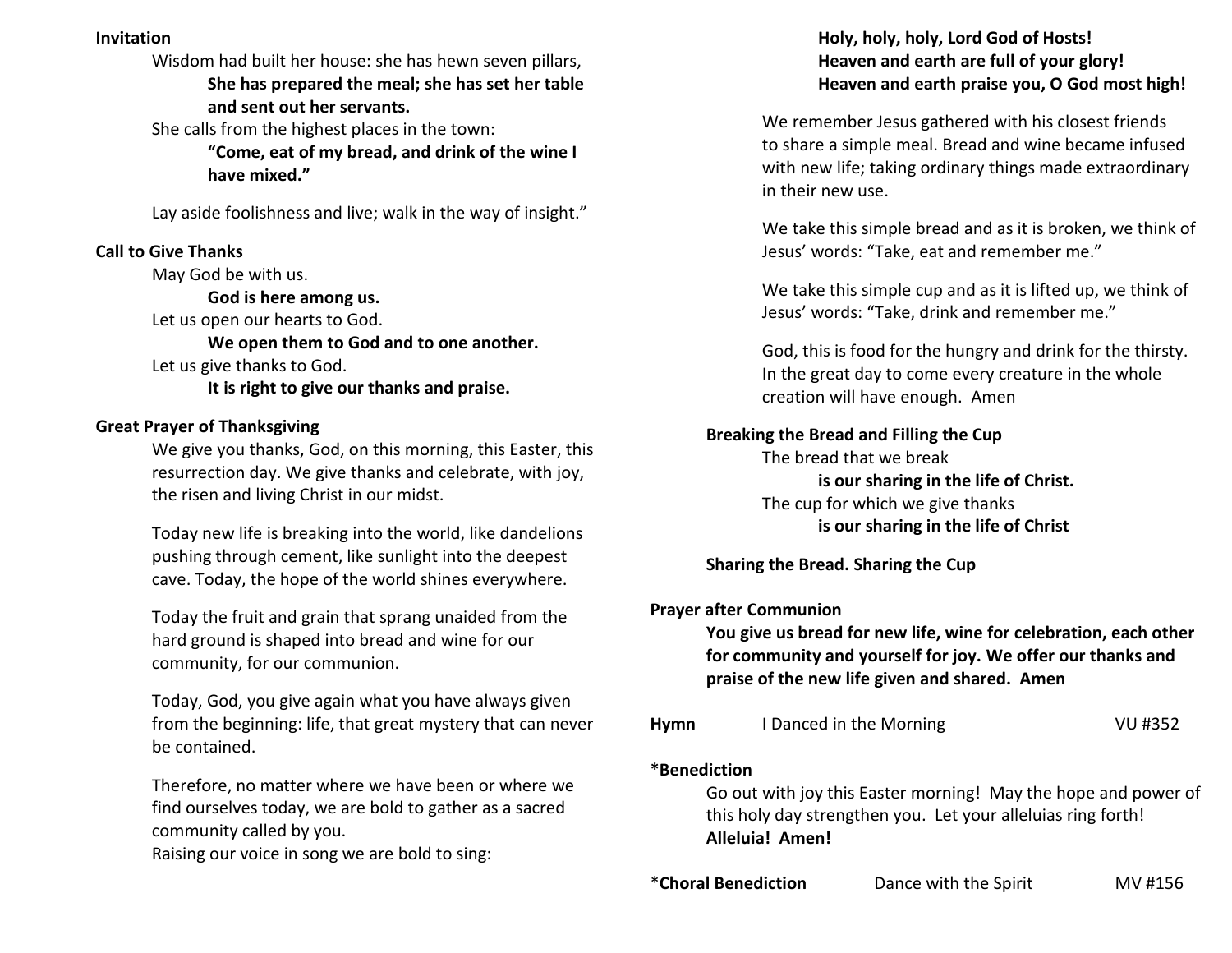## **Postlude**

 **\*** Please stand as you are able

| <b>Ministers</b><br>Clergy | All of us<br><b>Rev Greg Davis</b> |  |  |  |  |
|----------------------------|------------------------------------|--|--|--|--|
| Office Hours               | Tuesday, Wednesday & Thursday      |  |  |  |  |
|                            | $9$ am $-12$ pm                    |  |  |  |  |
| Office Phone               | 902-964-2291                       |  |  |  |  |
| Email                      | minister@cquc.ca                   |  |  |  |  |
| <b>Ministry of Music</b>   | Kirk Neville                       |  |  |  |  |
| Website                    | https://cquc.ca/index.htm          |  |  |  |  |
| Phone                      | 902-786-9222                       |  |  |  |  |
| Email                      | nevillejk@hotmail.com              |  |  |  |  |
| <b>Church Office</b>       |                                    |  |  |  |  |
| Office Hours               | Wednesday & Thursday               |  |  |  |  |
|                            | $9$ am $-12$ pm                    |  |  |  |  |
| Phone                      | 902-964-2221                       |  |  |  |  |
| Email                      | office@cquc.ca                     |  |  |  |  |

**A Warm Welcome to All** – We are delighted you've joined us. May God's word today strengthen your faith, inspire curiosity and learning, and motivate your service of others. All are welcome.

**Today's Bulletins** are placed in loving memory of Martha Vickerson. Lovingly remembered by Walter and Pat Carver and families.

**Study Leave** – Greg will be away on study leave from April 25<sup>th</sup> – May  $2^{nd}$ .

## **Life and Work of Our Church**

**Greg's Office Hours:** Tuesday, Wednesday and Thursday from 9 am – 12 pm. If anyone is in the hospital or would like a visit from Greg, please call him at 902-964-2291. If you wish to meet with Greg outside the scheduled hours, please call 902-964-2291 or email minister@cquc.ca for an appointment.

**In-Church Services:** At the recent meeting of the Official Board, it has been decided that registration is no longer required. Masks are still required.

**Rosewood Services** are held the third Thursday of every month. Greg will be leading the service on Thursday, April 21 $^{st}$ , at 2 pm.

**Official Board Meeting** – The Official Board will be meeting on Sunday, April 24<sup>th</sup>, following the worship service. The agenda item will be COVID protocols. All are welcome to attend.

**Scent-Free** – "*No scents makes good sense.*" Recognizing that some of our church attendees have sensitivity and/or allergic reactions to various fragrant products. Thank you for your cooperation so that everyone can attend our church.

**E-Transfers** – Central Queens United Church is set up to accept E-Transfers. If you wish to give your offerings through E-Transfer, please send via email to veldabertram@gmail.com.

**FundScrip** – Janet will be placing an order today. The next order date will be Sunday, May  $1<sup>st</sup>$ . You can reach Janet Howes by email (jhowes1969@gmail.com) or by phone or text (902-393-1527). E-transfers accepted.

**Pop Can Pull Tabs** – Remember your pull tabs!! George Mason is collecting pop can pull tabs when are then given to the Daughters of the Nile women's organization. The funds go to the Shriners Hospital in Montreal where they are used to buy reading materials for children in the hospital. Your can tab collections can be dropped off here at the church. Thank you.

**Weekly Bulletins** can be sponsored by you in celebration or remembrance of a loved one. There is a signup sheet on the table at the back of the sanctuary. Cost is \$20.00.

**Bulletin Deadline** – Deadline for items to be placed in the bulletin is **Wednesday** evening. Bulletin items can be emailed to office@cquc.ca.